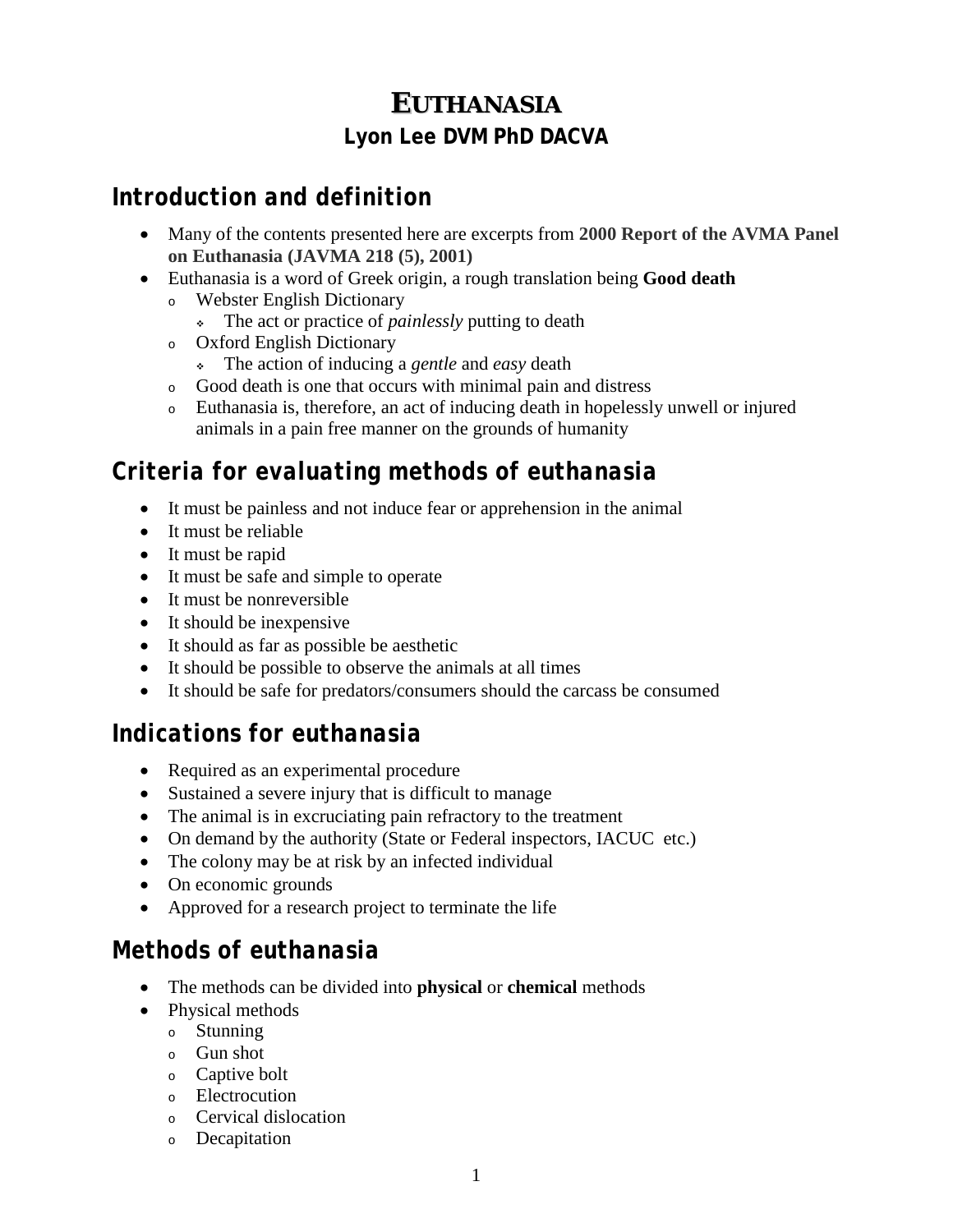- Chemical methods
	- <sup>o</sup> Drug injections
	- <sup>o</sup> Gas or vapor inhalation
	- <sup>o</sup> Some chemical methods are only *conditionally acceptable* and should not be used as sole method for euthanasia

## *Selection/Application of euthanasia methods*

- Unacceptable as sole method
	- <sup>o</sup> Exsanguinations
	- <sup>o</sup> Air embolism
	- <sup>o</sup> Drowning
- Unacceptable injectable agents as sole method
	- <sup>o</sup> Strychnine
	- <sup>o</sup> Nicotine
	- <sup>o</sup> Caffeine
	- <sup>o</sup> Magnesium sulfate
	- <sup>o</sup> Potassium chloride
	- <sup>o</sup> Cyanide
	- <sup>o</sup> Cleaning agents
	- <sup>o</sup> Solvents
	- <sup>o</sup> Disinfectants
	- <sup>o</sup> Other toxins or salts
	- <sup>o</sup> All curariform agents (neuromuscular blocker agents)
- Acceptable as sole method
	- <sup>o</sup> Inhalant anesthetic overdose
	- <sup>o</sup> Injectable anesthetic overdose
- Conditionally acceptable
	- <sup>o</sup> Hypoxic gas mixtures with high concentration that result in rapid loss of consciousness followed by cardiopulmonary arrest or use of such mixtures in animals already under general anesthesia
	- <sup>o</sup> Injectables such as potassium chloride in animals already under general anesthesia

## *Three basic mechanisms in terminating the life*

#### **Hypoxemia, direct or indirect**

- $\bullet$  CO<sub>2</sub>
- $\bullet$  N<sub>2</sub>
- Argon
- CO

**Direct depression of neurons vital for life function**

- Anesthetics
	- <sup>o</sup> Injectables & Inhalants

**Physical disruption of brain activity &destruction of neurons necessary for life**

- Stunning
- Gun shot
- Captive bolt
- Electrocution
- Cervical dislocation
- Decapitation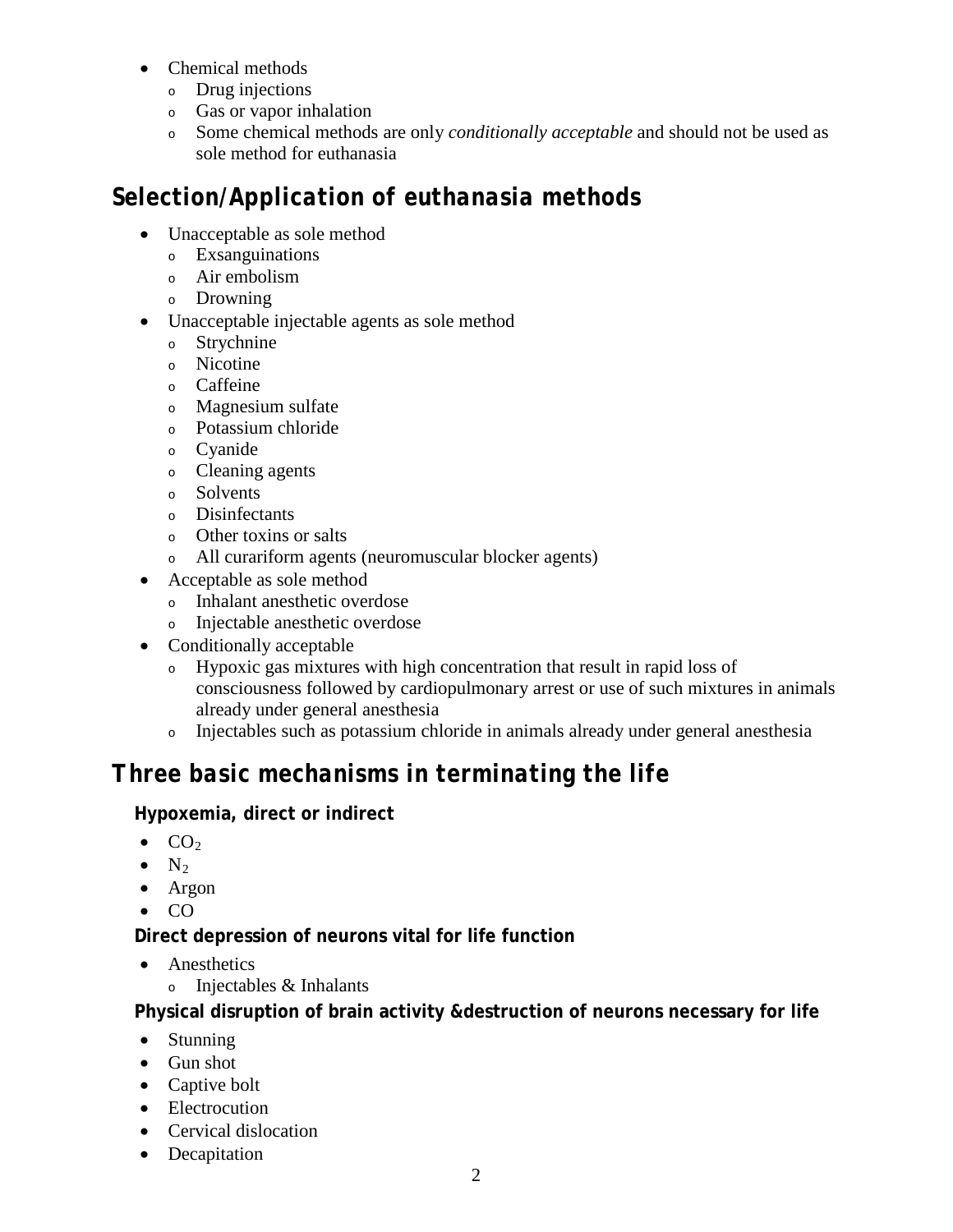# *Factors involved in the choice of euthanasia methods*

- Species
- Age
- Size
- Temperament
- Health status
- Number of individuals
- Availability of materials and apparatus
- Reason for euthanasia
- Fate of the carcass
- Personal preferences
- Technical proficiency
- Compliance to the regulatory authorities (approval may be needed for research projects)

# *Inhalant agents*

- Considerations
	- <sup>o</sup> Speed of onset of loss of consciousness
	- <sup>o</sup> Integrity of the equipment thoroughly checked prior to use
	- <sup>o</sup> Hazard risk to the personnel
		- Explosion
		- Toxicity
		- Addiction
		- Hypoxemia
	- <sup>o</sup> Noise
		- May frighten the animal

### **Inhalant anesthetic agents**

- Ether, halothane, enflurane, isoflurane, sevoflurane, desflurane, methoxyflurane and  $N_2O$
- Widely used across all species: reptiles, amphibians, and diving birds and mammals
- Advantages
	- o Particularly valuable for smaller animals  $\left($  < 7kg) or for animals in which venipuncture may be difficult
	- $\circ$  Halothane, enflurane, isoflurane, sevoflurane, desflurane, methoxyflurane and N<sub>2</sub>O are nonflammable and nonexplosive under ordinary environmental condition
- Disadvantages
	- <sup>o</sup> Struggling and becoming anxious during induction of anesthesia
	- <sup>o</sup> Ether and methoxyflurane may be unacceptably slow in inducing loss of consciousness in some species
	- <sup>o</sup> Nitrous oxide will support combustion
	- <sup>o</sup> Personnel and animals can be at risk by exposed to these agents
	- <sup>o</sup> A potential human abuse
- Recommendations
	- o Inhalant agents are acceptable for euthanasia of small animals  $\left\langle \frac{\partial}{\partial x} \right\rangle$ .
	- <sup>o</sup> Nitrous oxide should not be used alone
		- Even at 100 % the animal is not anesthetized and therefore hypoxemia develops prior to cardiopulmonary arrest
	- <sup>o</sup> Although acceptable, these agents are generally not used in larger animal because of their cost and difficulty of administration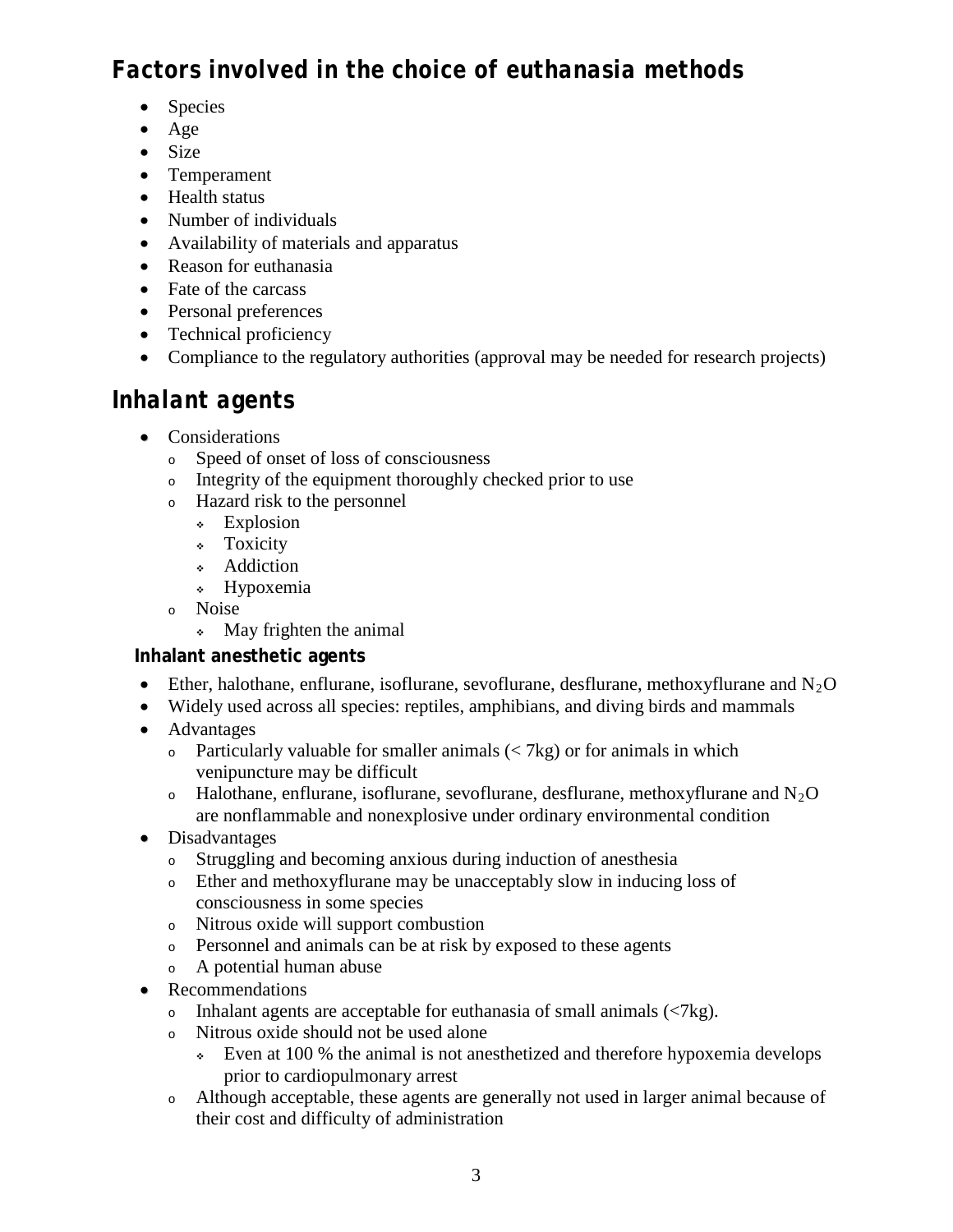### **Carbon dioxide**

- Advantages
	- $\circ$  Rapid depressant, analgesic and anesthetic effect of CO<sub>2</sub> are well established
	- <sup>o</sup> Readily available and can be purchased in compressed gas cylinders
	- <sup>o</sup> Inexpensive, noninflammable, nonexplosive and poses minimal hazard to personnel when used with properly designed equipment
	- <sup>o</sup> No accumulation of tissue residues in food producing animals
	- <sup>o</sup> No effect on murine cholinergic markers or corticosterone concentration
- Disadvantages
	- <sup>o</sup> Heavier than air
		- $\bullet$  Animal may climb above the CO<sub>2</sub> concentrated area and avoid exposure
	- <sup>o</sup> Some species such as fish and burrowing and diving mammals, may have extraordinary tolerance for  $\mathrm{CO}_2$
	- $\circ$  Reptile and amphibians may breathe too slowly for use of  $CO<sub>2</sub>$
	- <sup>o</sup> Slower onset than other inhalants
	- <sup>o</sup> High concentration could be distressful to some animals
- Recommendations
	- <sup>o</sup> Acceptable for euthanasia in appropriate species
	- $\circ$  Compressed CO<sub>2</sub> gas cylinders as the only recommended source of CO<sub>2</sub>
		- $\sim$  CO<sub>2</sub> generated from other sources such as dry ice, fire extinguisher or chemical means (eg, antacids) is unacceptable
	- <sup>o</sup> Species should be separated and chambers should not be overcrowded
	- $\circ$  Loss of consciousness may be induced more rapidly by exposing animals to a CO<sub>2</sub> concentration of 70% or more by pre-filling the chamber
	- <sup>o</sup> Gas flow should be maintained for at least 1 minute after apparent clinical death

### **Nitrogen (N2 ), Argon (Ar)**

- Nitrogen and Argon are colorless, odorless gases that are inert, noninflammable and nonexplosive
- Euthanasia is induced by placing the animal in a closed container that has been pre-filled with  $N_2$  or Ar, which displace  $O_2$  inducing hypoxemia in animals
- Advantages
	- <sup>o</sup> Both of these gases are readily available as compressed gases
	- <sup>o</sup> Minimal personnel hazard
- Disadvantages
	- <sup>o</sup> Loss of consciousness is preceded by hypoxemia and ventilatory stimulation, which may be distressing to the animal
	- Reestablishing a low concentration of  $O_2$  (ie, 6% or greater) in the chamber before death will allow immediate recovery
- Recommendations
	- <sup>o</sup> Can be distressful to some species (eg, rats)
		- Therefore, this technique is only conditionally acceptable if  $O_2$  concentration less than 2 % is readily achieved, and animals are heavily sedated or anesthetized
	- <sup>o</sup> Although effective, other euthanasia methods are generally preferred

## **Carbon monoxide**

- Carbon monoxide is colorless, odorless gases that is noninflammable and nonexplosive unless concentration exceeds 10 %
- It combines with hemoglobin to form carboxyhemoglobin and blocks uptake of  $O_2$  by erythrocytes, leading to fatal hypoxemia
- Advantages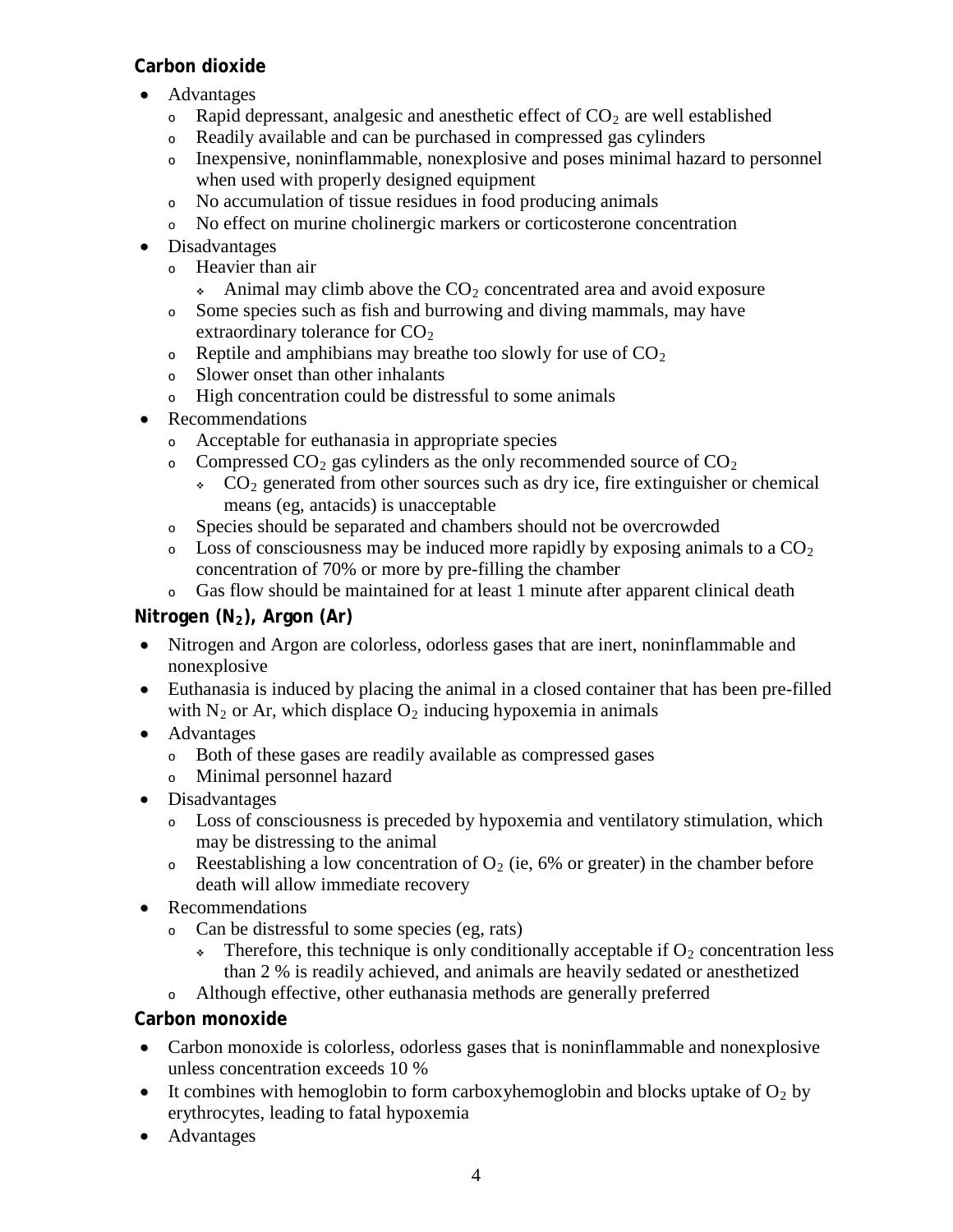- <sup>o</sup> Induce loss of consciousness without pain and with minimal discernible discomfort
- <sup>o</sup> Hypoxemia induced by CO is insidious so animal appears to be unaware
- <sup>o</sup> Death occurs rapidly if concentrations of 4 to 6% are used
- Disadvantages
	- <sup>o</sup> Safeguards must be taken to prevent exposure of personnel
	- <sup>o</sup> Any electrical equipment exposed to CO (eg, lights and fans) must be explosion proof
- Recommendations
	- $\circ$  Personnel using CO must be instructed thoroughly in its use and must understand its hazards and limitations
	- <sup>o</sup> The CO chamber must be of highest quality construction and should allow for separation of individual animals
	- <sup>o</sup> CO chamber and source must be well lit and have view points that allow personnel direct observation of animals
	- <sup>o</sup> Use for individual animal or mass euthanasia acceptable
	- <sup>o</sup> CO should be provided with commercially compressed cylinder
	- <sup>o</sup> CO source and chamber must be located in a well-ventilated environment
	- <sup>o</sup> CO monitor in the room to warn personnel of hazardous concentration

## *Non-inhalant pharmaceutical agents*

- Most rapid and reliable method
- Most desirable method
- Intravenous administration most effective in well restrained animals
- Intraperitoneal administration is acceptable if IV administration is impractical
- Intracardiac injection is acceptable only in heavily sedated or anesthetized animals
- Other non-vascular injections are not acceptable methods of administering injectable euthanasia agents

#### **Barbituric acid derivatives**

- IV administration
	- <sup>o</sup> Rapid onset of action and loss of consciousness
- Depress the central nervous system
- With an overdose, deep anesthesia progresses to apnea, owing to depression of respiratory center, which is followed by cardiac arrest.
- Advantages
	- <sup>o</sup> Speed of action depends on the dose, concentration, route, and rate of injection
	- <sup>o</sup> induce euthanasia smoothly, with minimal discomfort to the animal
	- <sup>o</sup> Inexpensive
- Disadvantages
	- <sup>o</sup> IV injection is necessary
	- <sup>o</sup> Each animal must be restrained
	- <sup>o</sup> Controlled substance
	- <sup>o</sup> Persist in the carcass and may cause sedation or even death of animals that consume the body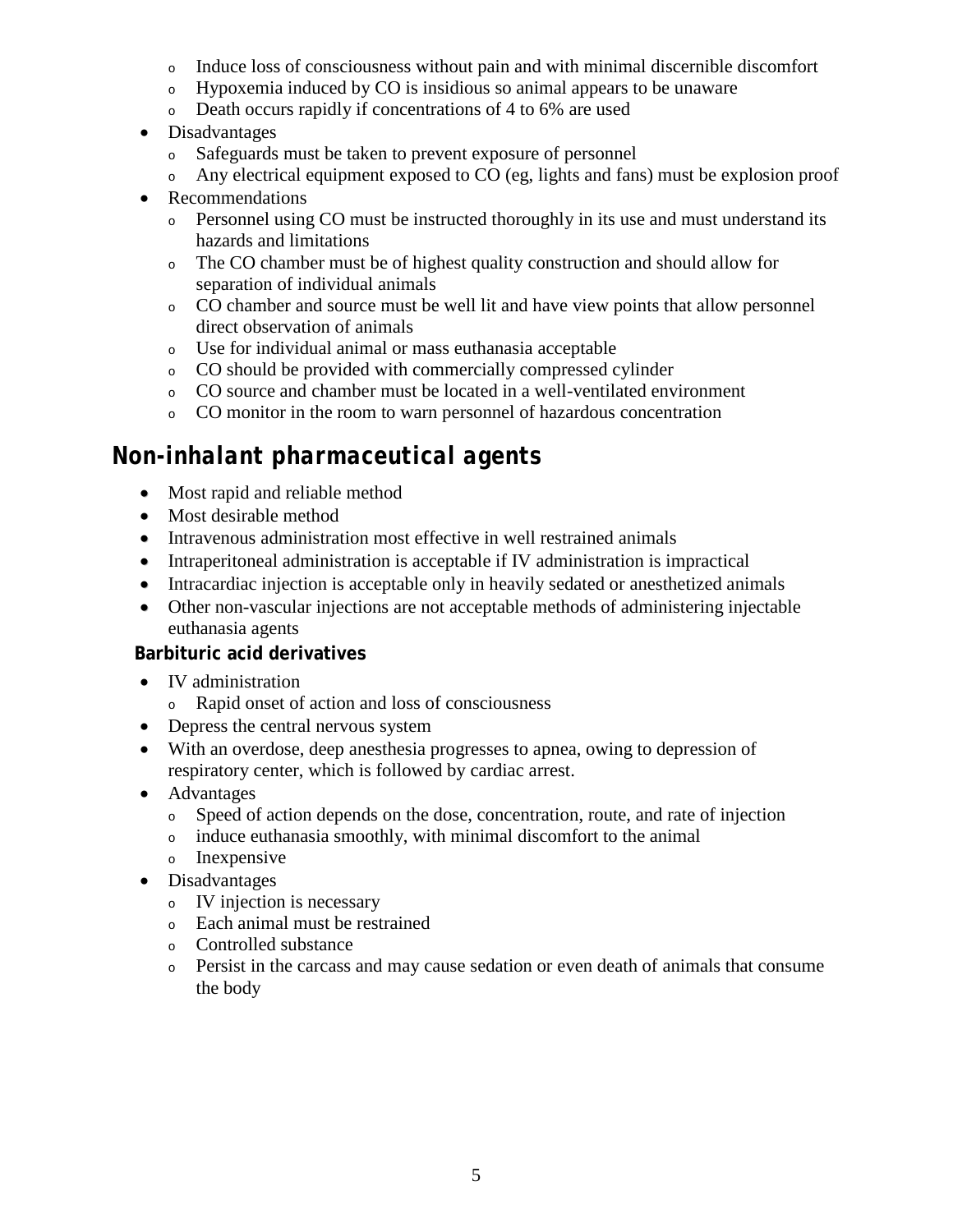- Recommendations
	- <sup>o</sup> IV injection is preferred in dogs, cats, other small animals, and horses
	- <sup>o</sup> Intraperitoneal injection may be used in situations when an intravenous injection is distressful or even dangerous
	- <sup>o</sup> Intracardiac injection must only be used if the animal is heavily sedated, unconscious, or anesthetized

#### **Pentobarbital combinations**

- Several euthanasia products are formulated to include pentobarbital, usually added with local anesthetic agents
- These combinations are listed by the DEA as schedule III drugs, making them somewhat simpler to obtain, store, and administer than scheduled II drugs such as sodium pentobarbital

#### **Chloral hydrate**

- Depresses the cerebrum slowly
	- <sup>o</sup> Restraint may be a problem for some animals
- Death is caused by hypoxemia resulting from progressive depression of the respiratory center
	- <sup>o</sup> May be preceded by gasping, muscle spasms and vocalization
- Recommendations
	- <sup>o</sup> Conditionally acceptable for euthanasia of large animals only when administered IV, and only after sedation to decrease the aforementioned side effects
	- <sup>o</sup> Not acceptable for dogs, cats, & other small animals as the side effects may be severe

#### **T-61**

- Injectable, nonbarbiturate, non-narcotic mixture of 3 drugs used for euthanasia <sup>o</sup> General anesthetic, curariform, and local anesthetic actions
- Not available in the US but available in Canada and other countries
- IV only
	- <sup>o</sup> Onset of action of ingredients are different when administered other than IV routes

### **Tricaine methane sulfonate (MS 222, TMS)**

- Euthanasia choice for amphibians and fish
- Concentration  $\geq 250$  mg/L concentration used for euthanasia
	- <sup>o</sup> Fish should be left in this solution for at least 10 minutes following cessation of opercular movement
- Withdrawal time is 21 days, so inappropriate for euthanasia of animals intended for food consumption

#### **Potassium chloride in conjunction with prior general anesthesia**

- **Unacceptable** and condemned when used in **conscious** animals
- The use of fully saturated solution in anesthetized animals is an acceptable method to produce cardiac arrest and death
- One to 2 mmol/kg IV
- Advantages
	- <sup>o</sup> Not controlled
	- <sup>o</sup> Carcass less toxic for scavengers and predators
- Disadvantages
	- <sup>o</sup> Rippling of muscle tissue and clonic spasms may occur on or shortly after injection
- Recommendations
	- <sup>o</sup> Personnel performing this technique must be trained and knowledgeable in anesthetic techniques and correctly assess anesthetic depth prior to injecting the solution
	- <sup>o</sup> Animal should be under surgical plane of anesthesia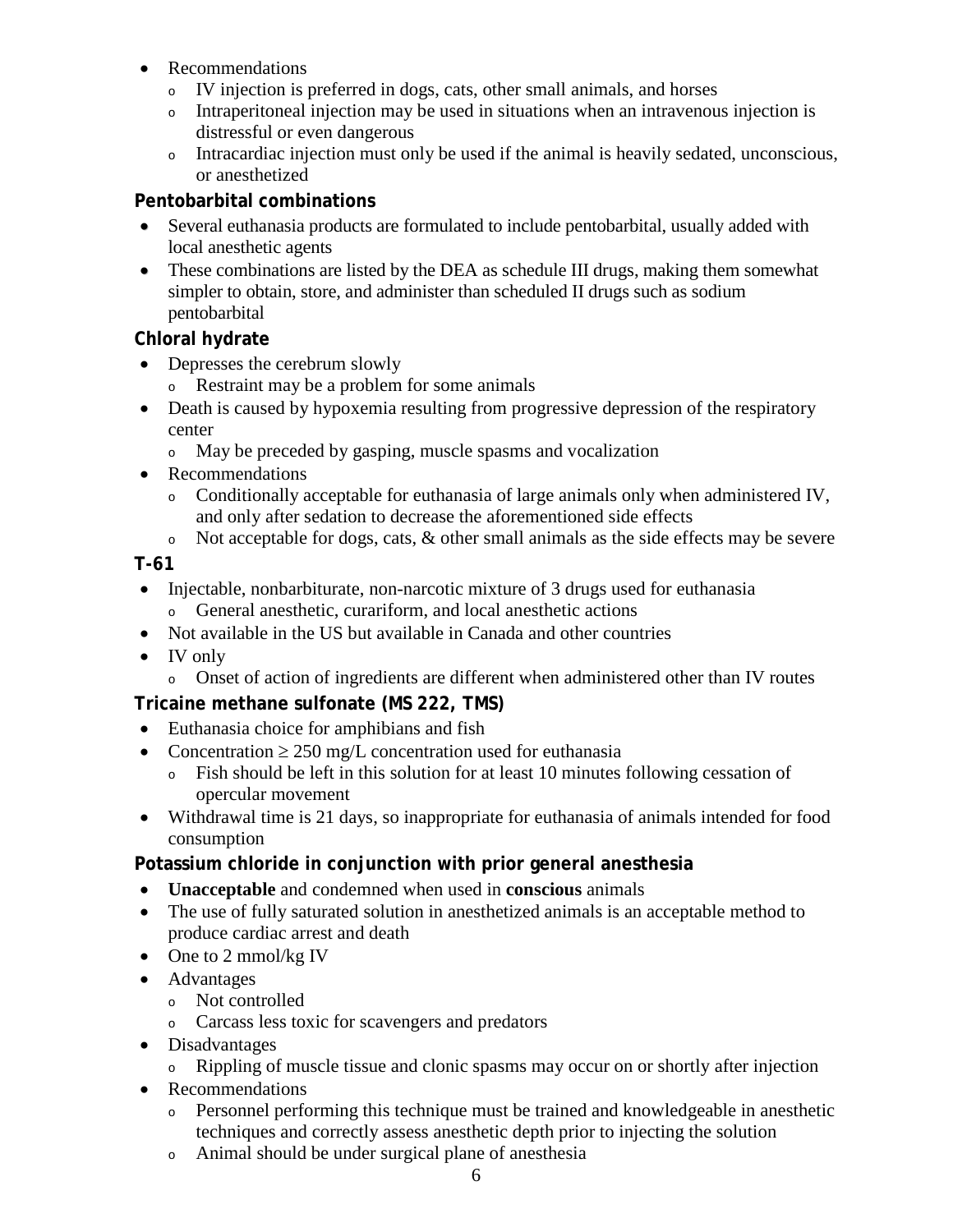# *Physical methods to disrupt brain activity*

- Captive bolt
- Gunshot
- Cervical dislocation
- Decapitation
- Electrocution
- Microwave irradiation
- Kill traps
- Thoracic compression
- Exsanguination
- Stunning
- Pithing

#### **Penetrating captive bolt**

- Performed on ruminants, horses, swine, laboratory rabbits, and dogs
- Mode of action is concussion and trauma to the cerebral hemisphere and brainstem
- Adequate restraint is important
- A multiple projectile has been suggested to be more effective
- Advantages
	- <sup>o</sup> An effective method for use when use of drugs is inappropriate in;
	- <sup>o</sup> slaughter houses
	- <sup>o</sup> research facilities
	- <sup>o</sup> farms
- Disadvantages
	- <sup>o</sup> Aesthetically displeasing
	- <sup>o</sup> Death may not occur if equipment is not maintained and used properly
- Recommendations
	- <sup>o</sup> An acceptable and practical method for horses, ruminants, and swine
	- <sup>o</sup> Use of this method in other appropriate species is acceptable
	- <sup>o</sup> Non-penetrating captive bolt must not be used as a sole method

#### **A blow to the head**

- Must be evaluated on the basis of the anatomic features of the species it is performed (eg adequate for young pigs but not for calves)
- Can be a humane method for neonatal animals with thin cranium
- Require trained personnel for proficiency
- Gunshot
- Advantages
	- <sup>o</sup> Loss of consciousness is instantaneous
	- <sup>o</sup> Given the need to minimize stress induced by handling and human contact, gunshot may at times be the most practical and logical method of euthanasia of wild or freeranging species
- Disadvantages
	- <sup>o</sup> May be dangerous to personnel
	- <sup>o</sup> Aesthetically unpleasant
	- <sup>o</sup> Under field conditions, it may be difficult to hit the vital target area
	- <sup>o</sup> Brain tissue may not be able to be examined for evidence of rabies infection or chronic wasting disease when the head is targeted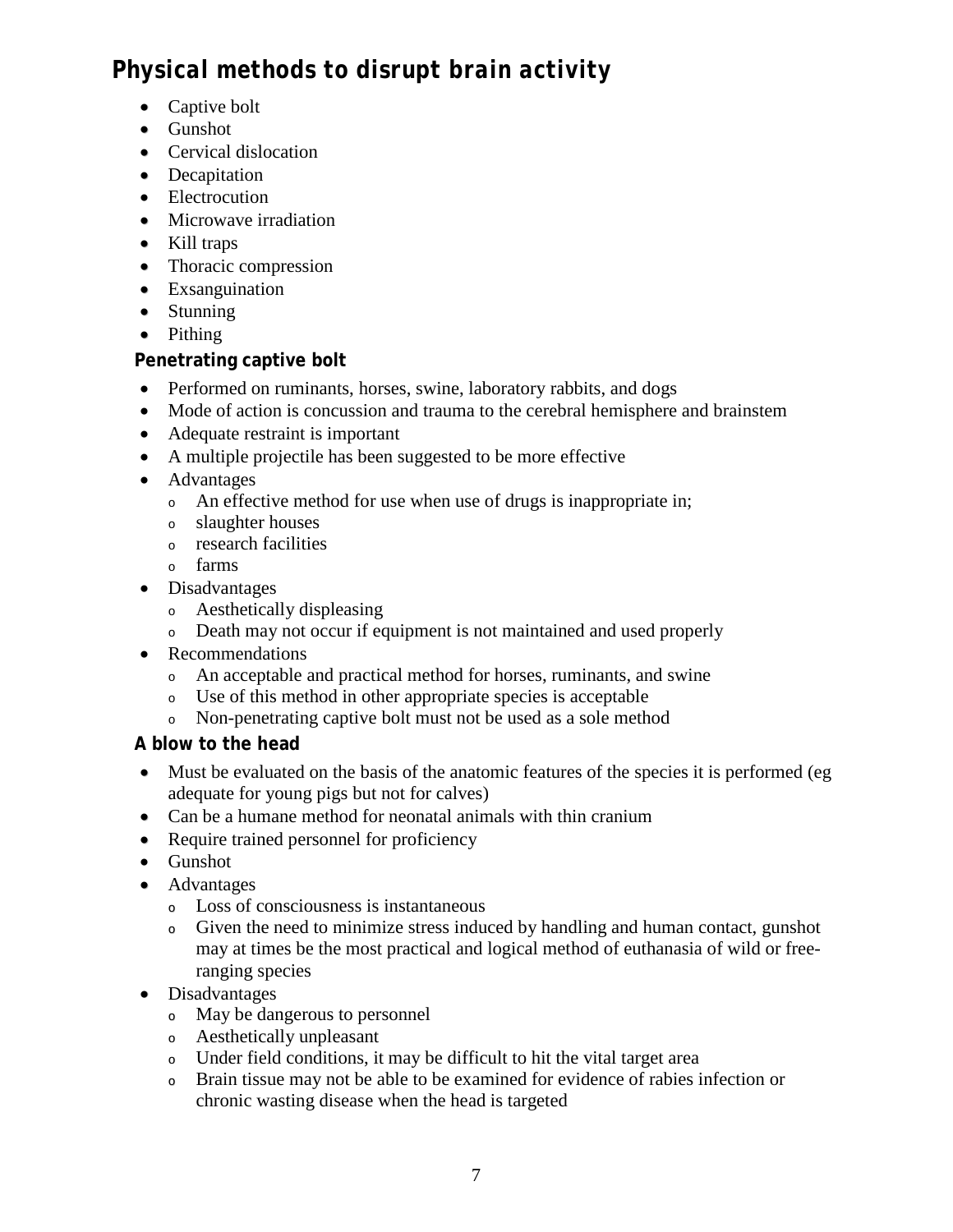#### **Cervical dislocation**

- Used for many years, when performed by well-trained individuals, appears to be humane
- Used for many years for poultry, other small birds, mice, and immature rats and rabbits
- Advantages
	- <sup>o</sup> Induce rapid loss of consciousness
	- <sup>o</sup> Does not chemically contaminate tissue
	- <sup>o</sup> Rapidly accomplished
- Disadvantages
	- <sup>o</sup> Aesthetically displeasing
	- <sup>o</sup> Requires mastery of the skills
	- <sup>o</sup> Use is limited to poultry, small birds, mice and immature rats and rabbits

#### **Decapitation**

- Used to euthanatize rodents and small rabbits and research settings
- The tissues are chemically uncontaminated and brain tissues are intact
- Guillotines designed to accomplish decapitation in rodents and small rabbits are commercially available
- Advantage
	- <sup>o</sup> Rapid loss of consciousness
	- <sup>o</sup> Chemically not contaminate tissues
	- <sup>o</sup> Rapidly accomplished
- Disadvantages
	- <sup>o</sup> Handling and restraint required to perform this technique may be distressful to animals
	- $\circ$  Interpretation of the presence of electrical activity in the brain following decapitation has created controversy and its importance may still be open to debate
	- <sup>o</sup> Personnel performing this technique should recognize the inherent danger of the guillotine and take adequate precautions to prevent personal injury
	- <sup>o</sup> Decapitation may be aesthetically displeasing
- Recommendations
	- <sup>o</sup> Conditionally acceptable if performed correctly and it should be used in research settings when its use is required by the experimental design and approved by the institutional animal care and use committee (IACUC)
	- <sup>o</sup> Regular service to ensure sharpness of the blade
	- <sup>o</sup> The use of plastic cones to restraining appears to reduce distress from handling, minimize the chance of injury to person, and improves positioning of the animal in the guillotine.
	- <sup>o</sup> Those responsible for the use of this technique must ensure that personnel who perform decapitation techniques have been properly trained to do so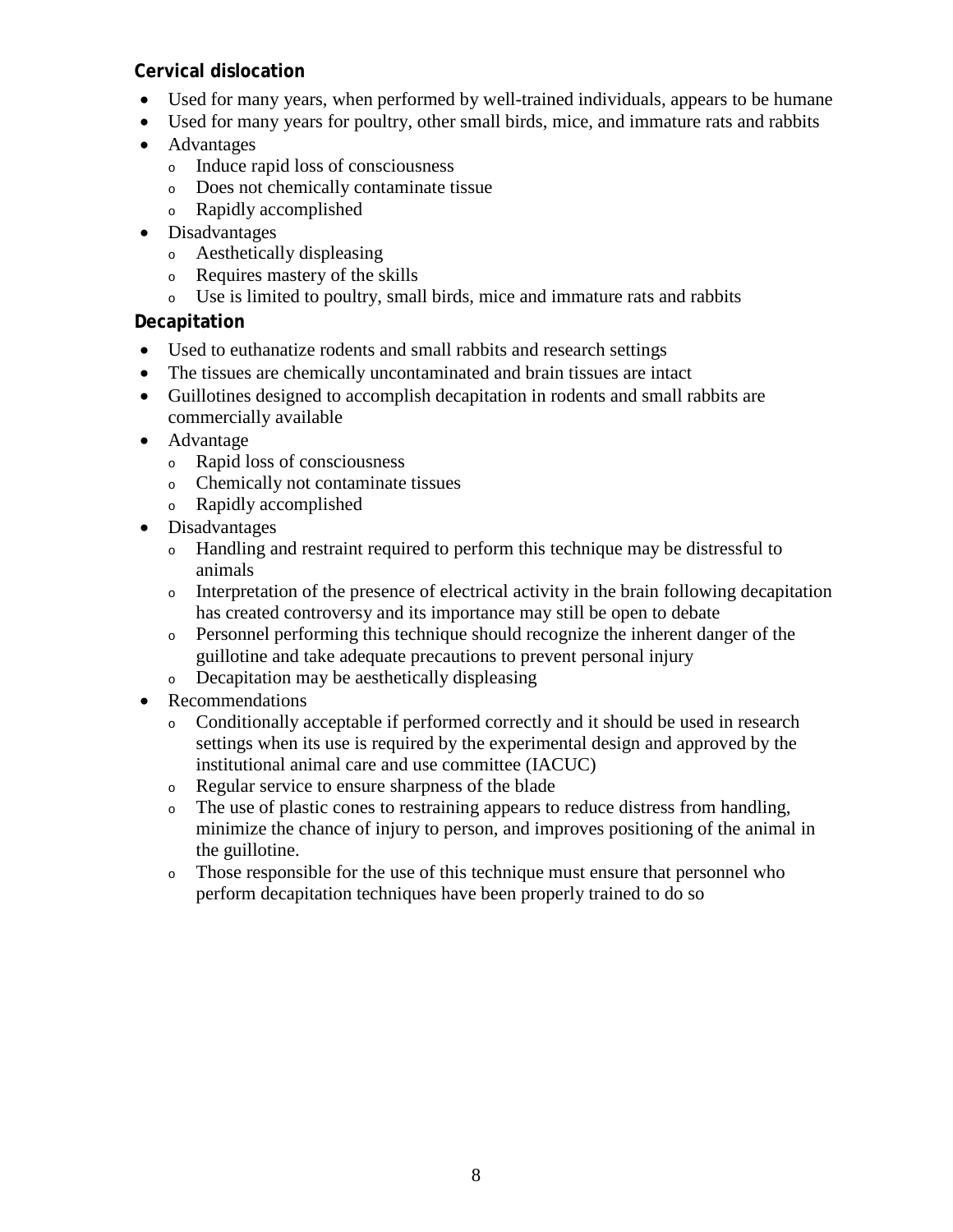### **Electrocution**

- Alternating current is used
- Induces death by cardiac fibrillation, which causes cerebral hypoxia.
- However, animals do not lose consciousness for 10 to 30 seconds or more after onset of cardiac fibrillation
- It is imperative that animals be unconscious before being electrocuted
- Advantages
	- <sup>o</sup> Humane if the animal is first rendered unconscious
	- <sup>o</sup> Does not chemically contaminate tissues
	- <sup>o</sup> Economical
- Disadvantages
	- <sup>o</sup> Hazards to personnel
	- <sup>o</sup> Conventional single animal probes may not be a useful method for mass euthanasia because so much time is required per animal
	- <sup>o</sup> Not useful method for dangerous, intractable animals
	- <sup>o</sup> Aesthetically objectionable because of violent extension and stiffening of the limbs, head, and neck
	- <sup>o</sup> May not result in death in small animals less than 5 kg because ventricular fibrillation and circulatory collapse do not always persist after cessation of current flow
- Recommendations
	- <sup>o</sup> Require special skills and equipment that will insure passage of sufficient current through the brain to induce loss of consciousness and cardiac fibrillation
	- <sup>o</sup> The method is conditionally acceptable if the aforementioned requirements are met
	- <sup>o</sup> Its disadvantages far outweigh its advantages in most applications

#### **Microwave irradiation**

- Heating by microwave irrigation is used primarily by neurobiologist to fix brain metabolites *in vivo* while maintaining anatomic integrity of the brain
- Advantages
	- <sup>o</sup> Loss of consciousness is achieved in less than 100 ms, and death in less than one second
	- <sup>o</sup> The most effective method to fix brain tissue *in vivo*.
- Disadvantages
	- <sup>o</sup> Instruments are expensive
	- <sup>o</sup> Only animals the size of mice and rats can be euthanized with commercial instruments that are currently available
- Recommendations
	- <sup>o</sup> Humane method for euthanatizing small laboratory rodents if instruments that induce rapid loss of consciousness are used
	- <sup>o</sup> Only instruments that are designed for this use and have appropriate power and microwave distribution can be used
	- <sup>o</sup> Microwave ovens designed for domestic and institutional kitchens are absolutely unacceptable for euthanasia